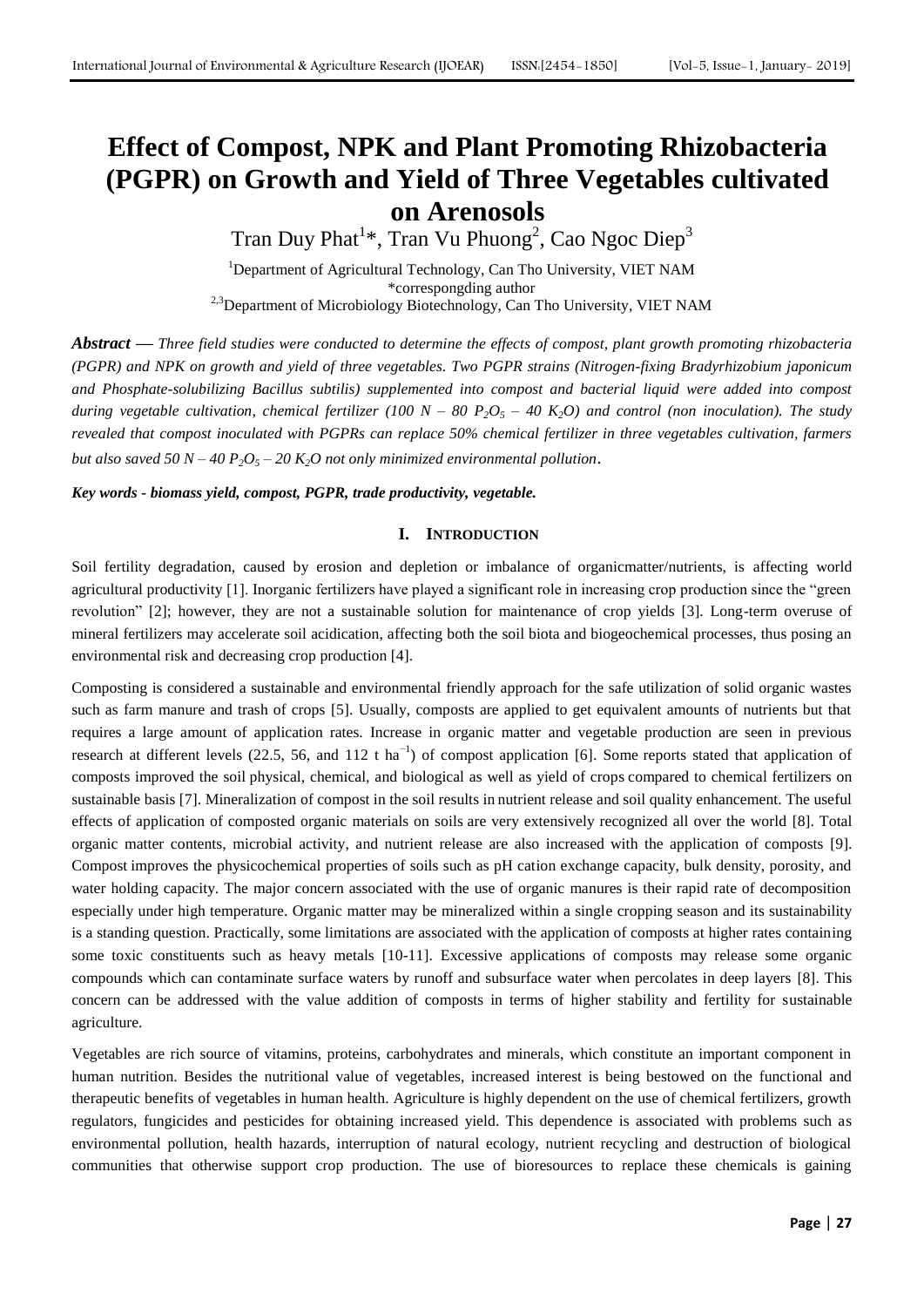importance. In this context, plant growth promoting rhizobacteria (PGPR) are often considered as novel and potential tool to provide substantial benefits to agriculture. [12].

PGPR are a heterogeneous group of bacteria that can be found in the rhizosphere, which can improve the quality of the plant growth directly and or indirectly [13] as (i) their ability to produce plant growth regulators like indoleacetic acid, gibberellic acid and cytokinins [14], (ii) asymbiotic nitrogen fixation [15], (iii) antagonism against phytopathogenic microorganisms by production of siderophores [16], antibiotics [17] and cyanide [18], (iv) solubilization of mineral phosphates and other nutrients [19] and (v) active removal and bioaccumulation of heavy metals and their capacity to assist the root growth [20].

In addition, PGPR isolates must be rhizospheric competent, able to survive and colonize in the rhizospheric soil [21]. The variability in the performance of PGPR may be due to climate, weather conditions, soil characteristics or the composition or activity of the indigenous microbial flora of the soil that may affect their growth and exert their effect on the plant [22]

Different bacteria that have been reported as PGPR belong to the following genera: *Pseudomonas, Bacillus, Azospirillum, Agrobacterium, Azotobacter, Arthrobacter, Alcaligenes, Serratia, Rhizobium, Enterobacter, Burkholderia, Beijerinckia, Klebsiella, Clostridium, Vario vovax, Xanthomonas, and Phyllobacterium* (23-24). Among these, *Pseudomonas* and *Bacillus* are the most widely reported PGPR.

The aim of this study was to evaluate the effects of composting and PGPR (including nitrogen-fixing bacteria and phosphatesolubilizing bacteria) on three vegetables (leaf-eating vegetable) as sweet cabbage (*Brassica integrifolia* O. B. Schultz), parchoi (*Brassica chinensis* L.), and mustard greens (*Brassica juncea* L.)

## **II. MATERIALS AND METHODS**

## **2.1 Materials**

## **2.1.1 Soil experiment**

Soil experiment is arenosols [sandy soil] [25] with pH and physical and chemical characteristics of arenosols (Table 1). Soil experiment has neutral pH but soil fertility is low.

| <u>FII AND FIITSICAL W CHEMICAL CHANACTENISTICS OF ANEWSOLS (SOIL EXFENIMENT)</u> |        |  |  |  |  |
|-----------------------------------------------------------------------------------|--------|--|--|--|--|
| <b>Characteristics</b>                                                            |        |  |  |  |  |
| pH                                                                                | 7.53   |  |  |  |  |
| $CEC$ (meq/100g)                                                                  | 14.50  |  |  |  |  |
| Organic matter $(\%)$                                                             | 1.13   |  |  |  |  |
| Available N (mg/kg)                                                               | 26.55  |  |  |  |  |
| Available $P$ (mg/kg)                                                             | 168.37 |  |  |  |  |
| Exchangeable K (mg/kg)                                                            | 62,14  |  |  |  |  |
| N total $(\%)$                                                                    | 0.15   |  |  |  |  |
| P total $(\%)$                                                                    | 0.05   |  |  |  |  |

**TABLE 1 PH AND PHYSICAL & CHEMICAL CHARACTERISTICS OF ARENOSOLS (SOIL EXPERIMENT)**

*Origin: Analysed at Advanced Lad., Can Tho University, Vietnam, 2016*

## **2.1.2 Composting procedure**

Compost was prepared from rice straw (*Oryza sativa)*. The compost added with 0.02% *Trichoderma* spore (Dept. of Plant Protection, College of Agriculture, Can Tho University), incubated by covering plastic membrane; the compost was inverted and watering fortnightly. After 6 weeks, the volume of compost was reduced 50%, added liquid of PGPR (including nitrogen-fixing bacteria and phosphate-solubilizing bacteria) into compost to keep moisture at 50 – 60%, compost was incubated 4 weeks and compost from the bucket, air dried and later sieved to remove the shaft, shredded and bagged. Compost used in this study with pH and physical and chemical characteristics presented in Table 2.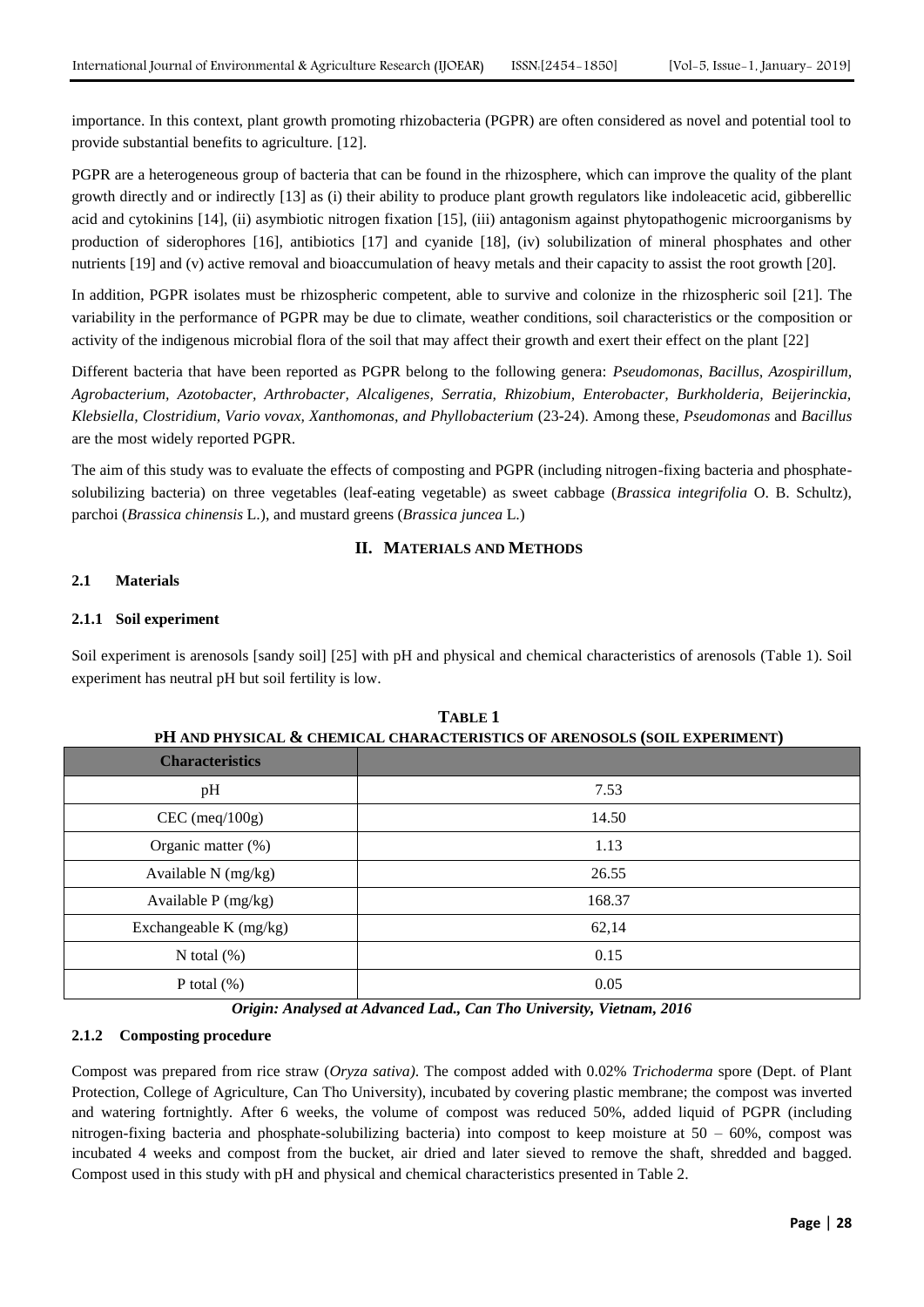## **2.1.3 PGPR production**

Nitrogen-fixing bacteria [NFB] (*Bradyrhizobium japonicum* strain CJ02)[26] and Phosphate-solubilizing bacteria [PSB] (*Bacillus subtilis* strain SDN2c)[27] were provided by Biotechnology R&D Institute, CanTho University, Vietnam which proliferated by incubation in container 120-L containing 100 litres water with 10% sugar in 10 days for NFB and 7 days for PSB. PGPR liquid reached to  $10^7$  cells/ml and they already used to experiment.

| PH AND PHYSICAL AND CHEMICAL CHARACTERISTICS OF COMPOST SUPPLEMENTED WITH PGPR |               |                |  |  |  |  |  |
|--------------------------------------------------------------------------------|---------------|----------------|--|--|--|--|--|
| <b>Characteristics</b>                                                         | <b>Result</b> | <b>Comment</b> |  |  |  |  |  |
| pH                                                                             | 6.68          | Neutral        |  |  |  |  |  |
| Available $N$ (mg/kg)                                                          | 134.17        | High           |  |  |  |  |  |
| Available $P$ (mg/kg)                                                          | 950.01        | High           |  |  |  |  |  |
| Exchangeable K (mg/kg)                                                         | 5951.77       | High           |  |  |  |  |  |
| N total $(\%)$                                                                 | 2.37          | Normal         |  |  |  |  |  |
| P total $(\%)$                                                                 | 0.29          | Normal         |  |  |  |  |  |

**TABLE 2**

*Origin: Analysed at Advanced Lab. Can Tho University, Vietnam, 2016*

## **2.2 Experimental procedures**

Three field experiments were done for three vegetables, the land for the field experiment was prepared manually. There were three blocks for each experiment, with each block consisting of five beds, making a total number of fifteen beds, with each bed measuring 1 x 3 m and 0.5 m in between beds, and block size of 17.5 x 4.5 m. The total land area used for each experiment was 78.75 m<sup>2</sup> (Figure 1). The seedlings were prepared in the plastic glasses (Figure 2) which were planted with one glass per hole at spacing of 0.4 x 0.30 m. The experimental design was a randomized complete block design. There were 5 treatments: NT1 (control, without fertilizer, compost, PGPR), NT2 (100 N- 80  $P_2O_5 - 40 K_2O/ha$ ), NT3 (2 kg compost/m<sup>2</sup>), NT4 (3 kg compost/m<sup>2</sup>), NT5 (4 kg compost/m<sup>2</sup>). However, the treatments: NT3, NT4 and NT5 were supplemented into watering with time 1 (6 day after planting [DAP] with 50 ml/m<sup>2</sup>, time 2 (9 DAP with 100 ml/m<sup>2</sup>, time 3 (12 DAP) with 150 ml/m<sup>2</sup>, time 4 (15 DAP) with 200 ml/m<sup>2</sup>, time 5 (18 DAP) with 250 ml/m<sup>2</sup> and time 6 (21 DAP) with 300 ml/m<sup>2</sup> PGPR liquid.





**FIGURE 1. Experimental plot as a bed, land were prepared by manually**

**FIGURE 2. Seedlings were prepared to put in a hole**

Insecticides did not used in the experiment, weed control by hand and eating-leaf plants were harvested at 24 days-old to measure plant height, leaf length, leaf number/plant, weight of a plant, biomass yield, Available ratio.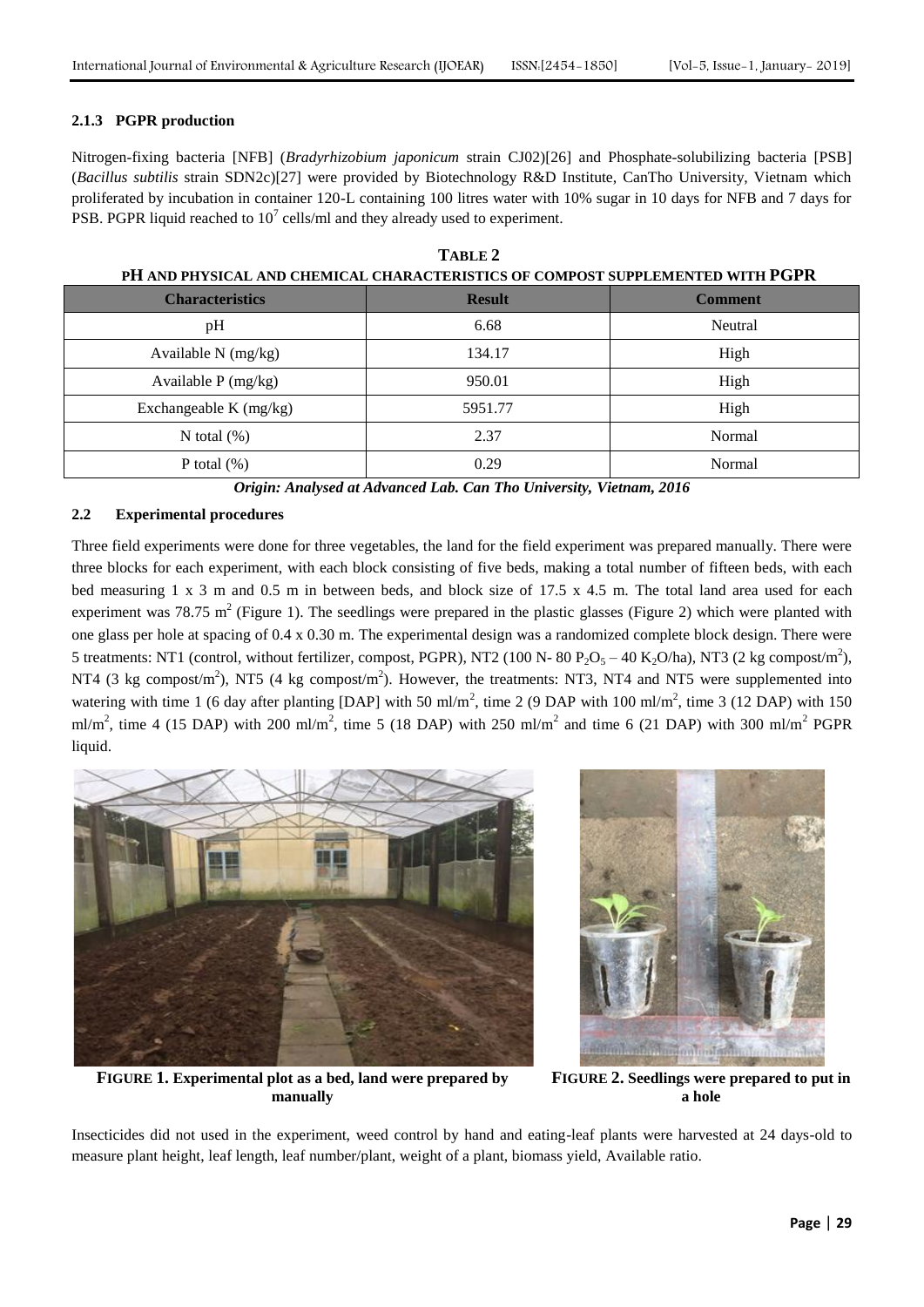## **III. RESULTS AND DISCUSSION**

#### **3.1 Effects of compost on plant height and yield component of vegetables**

Application of chemical fertilizer increased plant height of three vegetables and plant height was the lowest in the control treatment, using compost also increased plant height of three vegetables (Figure 3a, 3b and 3c).



*NT1=control; NT2=100 N - 80 P2O<sup>5</sup> – 40 K2O/ha, NT3=2 kg compost/m<sup>2</sup> , NT4=3 kg compost/m<sup>2</sup> , NT5=4 kg compost/m 2* **FIGURE 3. Effects of compost and PGPR strains on plant height of sweet cabbage (a)[left], pakchoi (b) [between] and mustard green (c) [right].**

Similarly, the leaf length and leaf number/plant of chemical fertilizer treatment (NT2) were the higher than others significantly however leaf number/plant of mustard green in the NT3, NT4 and NT5 treatments did not differ from NT2 treatment (Table 3).

|                                                                   |                  | Leaf length (cm)  |                                      | Leaf number/plant   |           |                   |  |
|-------------------------------------------------------------------|------------------|-------------------|--------------------------------------|---------------------|-----------|-------------------|--|
| <b>Treatment</b>                                                  | sweet<br>cabbage | pakchoi           | mustard<br>sweet<br>cabbage<br>green |                     | pakchoi   | mustard<br>green  |  |
| Control                                                           | 15.81c           | 7.49c             | 11.67c                               | 9.92c               | 7.03d     | 8.70 <sub>b</sub> |  |
| 100 N - 80 P <sub>2</sub> O <sub>5</sub> - 40 K <sub>2</sub> O/ha | 27.92a           | 13.75a            | 23.13a                               | 15.54 a             | 11.05a    | 10.15a            |  |
| 2 kg compost/ $m2$                                                | 18.24 bc         | 8.11 bc           | 15.62 b                              | 11.30 <sub>bc</sub> | 7.81 cd   | $9.59$ ab         |  |
| $3 \text{ kg compost/m}^2$                                        | $19.12$ bc       | $9.35$ bc         | 16.12 b                              | 11.57 <sub>b</sub>  | 8.44 bc   | $9.64$ ab         |  |
| 4 kg compost/ $m2$                                                | 21.96 b          | 9.76 <sub>b</sub> | 17.56 <sub>b</sub>                   | 12.70 <sub>b</sub>  | 8.98 b    | 10.10a            |  |
| Calculated F                                                      | $17.57**$        | $17.33**$         | $27.31**$                            | $23.05**$           | $33.67**$ | $4.48*$           |  |
| C.V(%)                                                            | 9.30             | 10.50             | 8.18                                 | 6.25                | 5.24      | 9.16              |  |

**TABLE 3 EFFECTS OF COMPOST AND PGPR STRAINS ON LEAF LENGTH (CM) AND LEAF NUMBER/PLANT OF THREE VEGETABLES CULTIVATED ON ARENOSOLS.**

*\*The numbers followed by the same letter do not differ at 1% level significantly*

## **3.2 Effects of compost on weight of a plant and biomass yield of vegetables**

Application of chemical fertilizer for vegetable cultivation supported weight of a plant and biomass yield and using compost plus PGPRs also increased weight of a plant and biomass yield, application 4 kg compost/m<sup>2</sup>had the highest biomass yield but biomass yield also reached to 50% biomass yield of chemical fertilizer treatment, this showed that chemical fertilizer improved biomass of vegetable in short time in comparison to compost (24 days).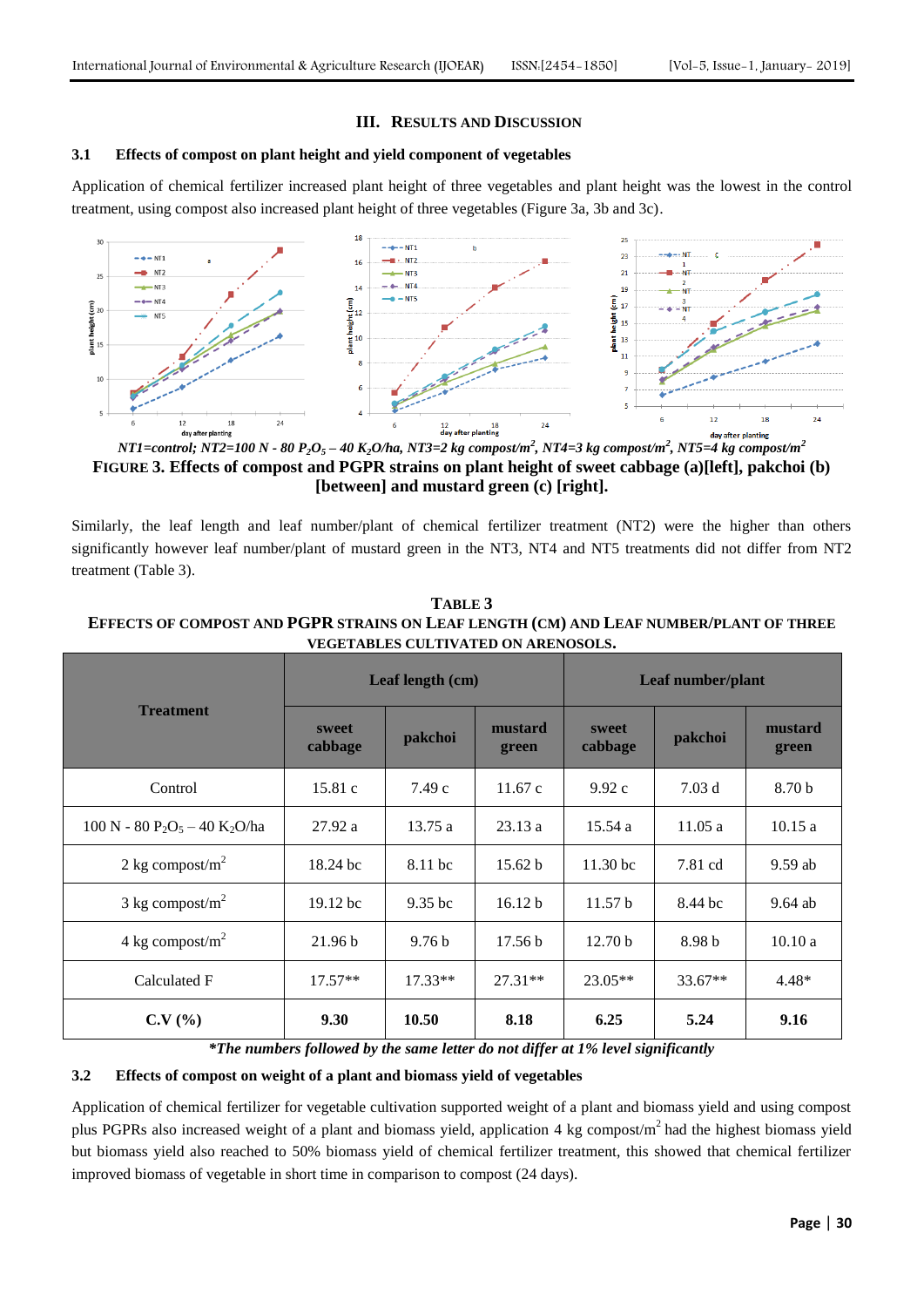| TABLE 4                                                                                   |
|-------------------------------------------------------------------------------------------|
| EFFECTS OF COMPOST, NPK AND PGPR STRAINS ON WEIGHT OF A PLANT (G/PLANT) AND BIOMASS YIELD |
| (KG/M2) OF THREE VEGETABLES CULTIVATED ON ARENOSOLS                                       |

|                                                                   |                  | Weight of a plant (g/plant) |                    | Biomass yield $(kg/m2)$     |                   |                    |  |
|-------------------------------------------------------------------|------------------|-----------------------------|--------------------|-----------------------------|-------------------|--------------------|--|
| <b>Treatment</b>                                                  | sweet<br>cabbage | mustard<br>pakchoi<br>green |                    | sweet<br>pakchoi<br>cabbage |                   | mustard<br>green   |  |
| Control                                                           | 5.06c            | 3.99c                       | 8.33 c             | 0.38c                       | 0.31 <sub>d</sub> | 4.00c              |  |
| 100 N - 80 P <sub>2</sub> O <sub>5</sub> - 40 K <sub>2</sub> O/ha | 30.92 a          | 23.40a                      | 47.43a             | 2.18 a                      | 1.74a             | 22.80a             |  |
| 2 kg compost/ $m2$                                                | 12.53 b          | 4.33 c                      | 19.00 <sub>b</sub> | 0.85 <sub>b</sub>           | $0.40$ cd         | 9.20 <sub>b</sub>  |  |
| $3 \text{ kg compost/m}^2$                                        | 11.65 b          | 7.48 bc                     | 21.40 <sub>b</sub> | 0.75 <sub>b</sub>           | 0.62c             | 10.27 <sub>b</sub> |  |
| 4 kg compost/ $m^2$                                               | 16.71 b          | 11.24 <sub>b</sub>          | 26.77 h            | 0.99 <sub>b</sub>           | 0.92 <sub>b</sub> | 12.80 <sub>b</sub> |  |
| Calculated F                                                      | 262.29**         | $34.14**$                   | $27.27**$          | $86.06**$                   | 57.69**           | $25.33**$          |  |
| C.V(%)                                                            | 5.96             | 23.50                       | 19.46              | 12.93                       | 16.36             | 20.18              |  |

*\*The numbers followed by the same letter do not differ at 1% level significantly*

Available ratio (%) [trade productivity/biomass yield] depended on kind of vegetable as sweet cabbage had high available ratio (%) in control treatment but chemical fertilizer treatment had the lowest available ratio. On the contrary, on pakchoi, control treatment had the lowest available ratio and chemical fertilizer treatment had the highest available ratio. However, in all vegetables, compost treatment had stable available ratio (Table 5).

**TABLE 5 EFFECTS OF COMPOST, NPK AND PGPR STRAINS ON BIOMASS YIELD (TON/HA) AND TRADE PRODUCTIVITY (TON/HA) OF THREE VEGETABLES CULTIVATED ON ARENOSOLS**

|                 | sweet cabbage           |                   |                   | <b>pakchoi</b>          |                   |                   | mustard green           |                   |                |
|-----------------|-------------------------|-------------------|-------------------|-------------------------|-------------------|-------------------|-------------------------|-------------------|----------------|
| Treatment       | <b>biomass</b><br>yield | trade<br>product  | Avai.<br>ratio    | <b>biomass</b><br>yield | trade<br>product  | Avai.<br>ratio    | <b>biomass</b><br>yield | trade<br>product  | Avai.<br>ratio |
|                 | ton/ha)                 |                   | (%)               |                         | (%)<br>(ton/ha)   |                   | (ton/ha)                |                   | (%)            |
| NT1             | 0.38c                   | 0.37c             | 97.3a             | 0.31 <sub>d</sub>       | 0.20d             | 63.8c             | 4.00c                   | 3.30c             | 88.2 b         |
| NT <sub>2</sub> | 2.18a                   | 2.01a             | 92.2c             | 1.74a                   | 1.45a             | 83.1 a            | 22.80a                  | 21.07a            | 92.4a          |
| NT <sub>3</sub> | 0.85 <sub>b</sub>       | 0.81 <sub>b</sub> | 95.3 <sub>b</sub> | $0.40$ cd               | $0.29$ cd         | 72.5 <sub>b</sub> | 9.20 <sub>b</sub>       | 8.40 <sub>b</sub> | 91.3 a         |
| NT <sub>4</sub> | 0.75 <sub>b</sub>       | 0.71 <sub>b</sub> | 94.6 <sub>b</sub> | 0.62c                   | $0.47$ bc         | 74.6 b            | 10.27 <sub>b</sub>      | 9.20 <sub>b</sub> | 89.6 ab        |
| NT <sub>5</sub> | 0.99 <sub>b</sub>       | 0.94 <sub>b</sub> | 94.5 <sub>b</sub> | 0.92 <sub>b</sub>       | 0.68 <sub>b</sub> | 73.9 b            | 12.80 <sub>b</sub>      | 11.33 b           | 88.5 ab        |
| Calcula. F      | $86.06**$               | 79.63**           | $10.11*$          | 57.69**                 | $42.46**$         | $9.62*$           | $25.33**$               | $24.35**$         | $10.21*$       |
| C.V(%)          | 12.93                   | 13.24             | 6.11              | 16.36                   | 21.73             | 5.21              | 20.18                   | 21.60             | 5.48           |

*NT1=control; NT2=100 N - 80 P2O<sup>5</sup> – 40 K2O/ha, NT3=2 kg compost/m<sup>2</sup> , NT4=3 kg compost/m<sup>2</sup> , NT5=4 kg compost/m<sup>2</sup> trade productivity = trade product; Available ratio = Avai. Ratio = trade productivity/biomass yield (%); cal. F =* 

*calculated F*

## *\*The numbers followed by the same letter do not differ at 1% level significantly*

Application 4 kg compost/ $m^2$  plus PGPRs for three vegetables cultivation had trade productivity more or less 50% in comparison to chemical fertilizer treatment (100 N – 80 P<sub>2</sub>O<sub>5</sub> – 40 K<sub>2</sub>O) (Figue 4) therefore the equivalent of 4 kg compost/m<sup>2</sup> or 40 tons/ha was calculated as 50 N – 40 P<sub>2</sub>O<sub>5</sub> – 20 K<sub>2</sub>O/ha or farmers not only saved 100 kg urea, 265 kg super phosphate 15%  $P_2O_5$  and 33 kg KCl 60% K<sub>2</sub>O but also kept safe vegetable products, consequently they contributed environmental protection.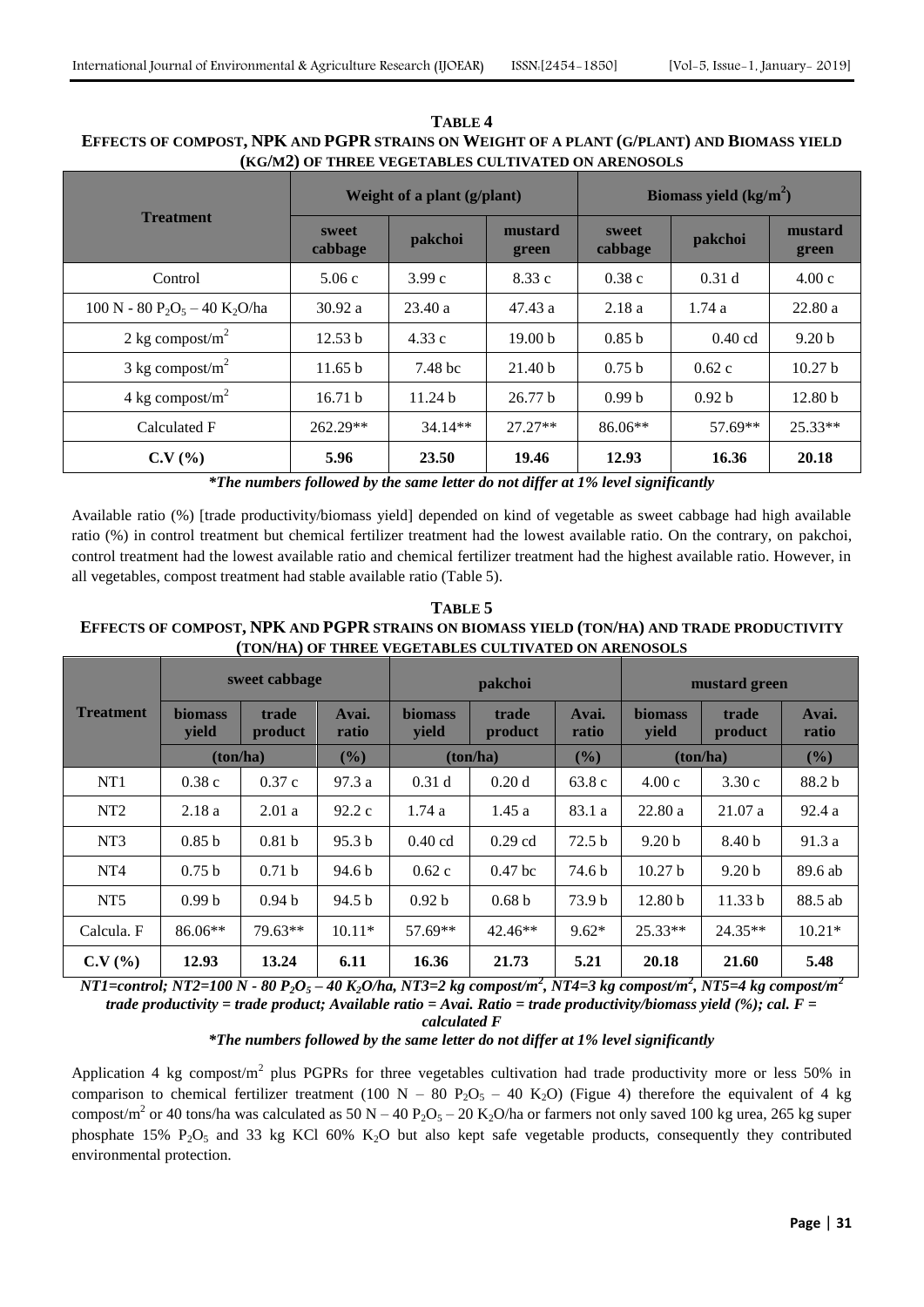

# **FIGURE 4. Effects of compost, NPK and PGPRs on trade productivity (ton/ha) of three vegetables cultivated on arenosols**

Composts used as a soil amendment or in container media may protect plants from diseases caused by soilborne root pathogens [28]. Several organisms antagonistic to soilborne root pathogens have been isolated from suppressive composts [29]. These findings suggest that suppressive organisms may be at least partly responsible for the decreased disease incidence observed on plants grown in compost substrates. Compost generally increased growth rate, leaf area and dry matter accumulation of the two okra cultivars compared to control under varying light intensities. Compost at 15 t/ha performed better and increased fruit number by 66% on the field. The application of compost at 15 t/ha is therefore recommended for optimum yield of okra under low light intensity [30]. The use of compost with half fertilizer was better in increasing grain yield, especially with higher BC proportion in the compost than FM [31].

Plant rhizosphere is known to be the preferred ecological niche for various types of PGPR (*Rhizobium, Azotobacter* and *Azospirillium*) due to rich nutrient availability. The three main intrinsic characteristics of PGPR must be ability to: (i) colonize roots, (ii) survive and multiply in microhabitats associated with the root surface, in competition with other microbiota, at least for the time needed to express their plant promotion/protection activities, and (iii) promote plant growth [32-33].

The impact of rhizobacteria generally on plant growth and health may be classified as neutral, deleterious or beneficial (34). However, PGPR specifically are beneficial and the beneficial effects have been utilized in many areas including biofertilizer, disease control, microbe-rhizoremediation, biopesticide, in forestry as well as probiotics (35). Plant growth-promoting rhizobacteria (PGPR) benefit plants through different mechanisms of action, including, for example, (i) the production of secondary metabolites such as antibiotics, cyanide, and hormonelike substances; (ii) the production of siderophores; (iii) antagonism to soilborne root pathogens; (iv) phosphate solubilization; and (v) dinitrogen fixation [36]. The establishment in the rhizosphere of organisms possessing one or more of these characteristics is interesting since it may influence plant growth. The effect of PGPR in crop productivity varies under laboratory, greenhouse and field trials. Because, soil is an unpredictable environment and an intended result is sometimes difficult to achieve. Plant growth promoting traits do not work independently of each other but additively as it was suggested in the "additive hypothesis," that multiple mechanisms, such as phosphate solubilization, dinitrogen fixation, ACC deaminase and antifungal activity, IAA and siderophore biosynthesis etc. are responsible for the plant growth promotion and increased yield [37]. Chabot *et al.* [38] used phosphatesolubilizing *Rhizobium leguminosarum* biovar phaseoli on lettuce and Antoun *et al.* [39] also used *Rhizobium* and *Bradyrhizobium* species on ridishes *(Raphanus sativus* L.) and they noticed positively from these rhizobia species.

Kalita *et al.* [40] showed that the mixture of PGPRs increased the shoot height, number of leaves, and total biomass content of plants as tomato, chili, cauliflower, brinja after treatment. Kumar *et al*. [41] recognized that bitter gourd with plant growth promoting rhizobactreia (PGPR) enhanced its growth, yield and quality attributes, especially with *Bacillus subtilis.* In the experiment in Long An province, using 15 ton/ha compost + 35 N – 24 P<sub>2</sub>O<sub>5</sub> – 12 K<sub>2</sub>O had biomass yield of mustard green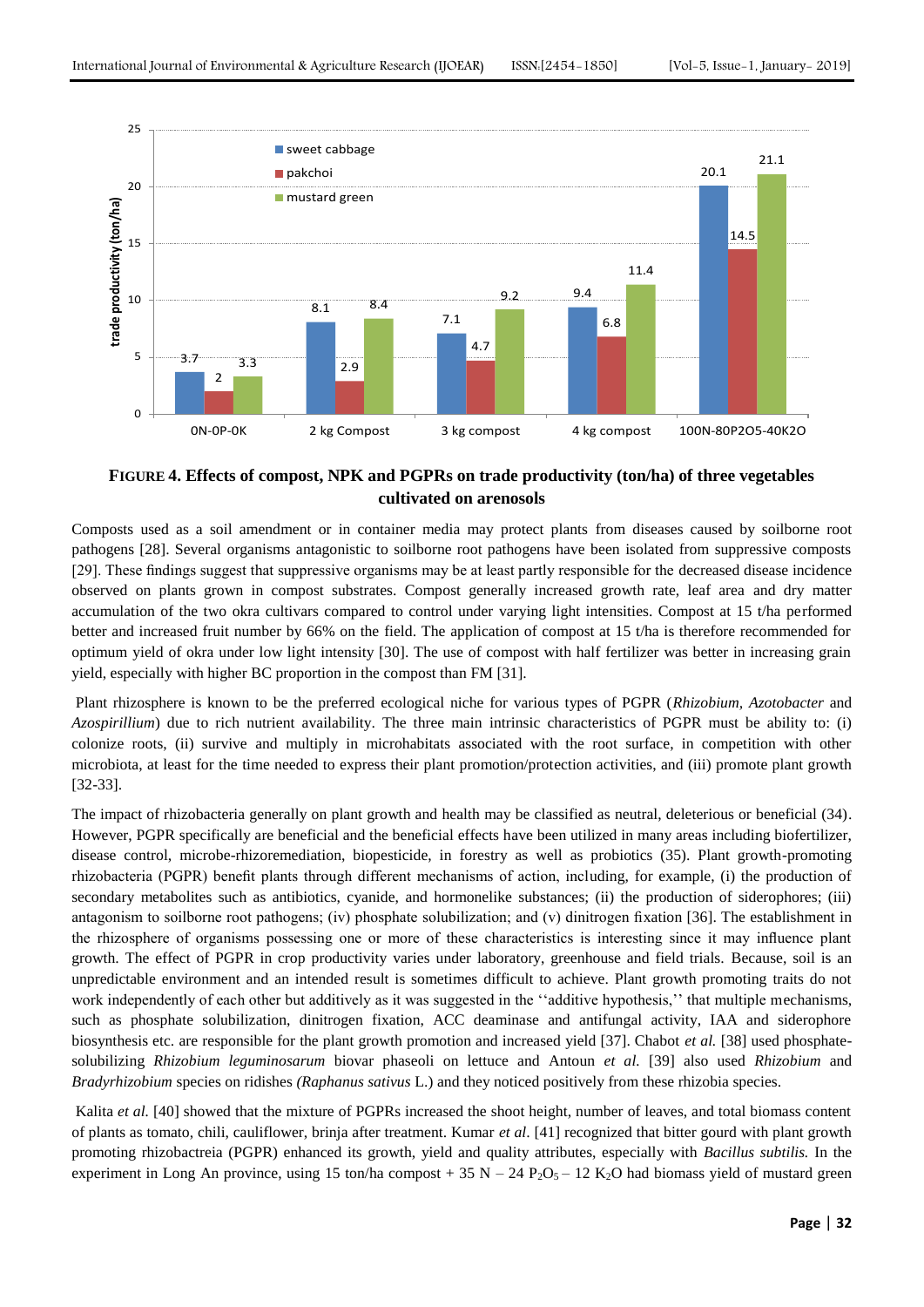was equivalent with 70 N – 48 P<sub>2</sub>O<sub>5</sub> – 24 K<sub>2</sub>O kg/ha without compost but compost treatment only had 4.78 mg/kg nitrate in biomass while chemical treatment had 286 mg/kg nitrate [42]. The results of effects of compost plus PGPRs on mustard green cultivated on alluvial soil of Can Tho city showed that biomass yield of treatment compost (1 ton/ha plus 50  $N - 40$ )  $P_2O_5 - 20$  K<sub>2</sub>O kg/ha) in did not differ with biomass yield of chemical fertilizer treatment (100 N – 80 P<sub>2</sub>O<sub>5</sub> – 40 K<sub>2</sub>O kg/ha) without compost but nitrate content in leaves of mustard green was low [43]. Our result showed that the effectiveness of compost plus PGPRs (nitrogen-fixing rhizobia and phosphate-solubilizing bacilium) on three vegetables cultivated on arenosols only reached to 50% biomass yield of chemical fertilizer treatment.

#### **IV. CONCLUSION**

Compost was produced from rice straw and *Trichoderma* spore, supplemented with PGPRs (Nitrogen-fixing *Bradyrhizobium japonicum* and Phosphate-solubilizing *Bacillus subtilis*) and its effect on three vegetables cultivated on arenosols reached to 50% amount of chemical fertilizers both biomass yield and trade productivity.

#### **ACKNOWLEDGEMENTS**

The authors thank the helpness of students of Department of Agricultural Technology, College of Rural Development, Can Tho University, Vietnam.

#### **REFERENCES**

- [1] J. A. Foley, R. DeFries, G. P. Asner et al., "Global consequences of land use," Science, 2005, 309(5734): 570–574.
- [2] E.Liu, C.Yan, and X.Meietal.,"Long-term efect of chemical fertilizer, straw, and manure on soil chemical and biological properties in northwest China," Geoderma, 2010, 158(3-4): 173–180.
- [3] B. Vanlauwe, A. Bationo, J. Chianu et al., "Integrated soil fertility management: operational deinition and consequences for implementation and dissemination,"Outlook on Agriculture, 2010, 39(1):17–24.
- [4] J.C.Aciego Pietri and P.C. Brookes, "Relationships between soil pH and microbial properties in a UK arable soil," Soil Biology and Biochemistry, 2008, 40(7):1856–1861.
- [5] F.Amlinger F, Peyr S, Geszti J. et al. "Beneficial effects of compost application on fertility and productivity of soils. In: literature study, federal ministry for agriculture and forestry, environment and water management," Austria, 2007.
- [6] A.A. Maynard, "Compost users forum: low rates of compost increase vegetable yields". Biocycle, 2005, 46:46–48.
- [7] L.R.., Bulluck L.R III, Brosius, M, Evanylo, G.K, and Ristaino, J.B. "Organic and synthetic fertility amendments influence soil microbial, physical and chemical properties on organic and conventional farms." Appl Soil Ecol., 2002, 19:147–160.
- [8] M.,Lillenberg M, Yurchenko S, Kipper K et al. "Presence of fluoroquinolones and sulfonamides in urban sewage sludge and their degradation as a result of composting." Int J Environ Sci. Technol., 2010, 7:307–312.
- [9] S. Tandy, J.R. Healey, M. Nason, et al. "Remediation of metal polluted mine soil with compost: co-composting versus incorporation." Environ Pollut. 2009, 157:690–697.
- [10] M.,Soumaré, F.M.G. Tack, and M.G. Verloo, "Effects of a municipal solid waste compost and mineral fertilization on plant growth in two tropical agricultural soils of Mali." Bioresoure Technol. 2003, 86:15–20.
- [11] F. Ayari, H. Hamdi, N. Jedidi, et al. "Heavy metal distribution in soil and plant in municipal solid waste compost amended plots." Int J. Environ Sci Technol. 2010, 7:465–472.
- [12] K. S. Naveen Kumar, B. V. Sowmyamala, P.G. Sadhan Kumar, P.N. Vasudev, R. Vasantha Kumar, H.T. Nagaraj. "Effect of Plant Growth Promoting Rhizobacteria (PGPR) on Growth and Yield of BITTER GOURD. International J. of Applied Biology and Pharmaceutical Technology. 2012 (3)1:1-7.
- [13] F. Ahmad, I. Ahmad, and M.S. Khan, "Screening of free-living rhizospheric bacteria for their multiple plant growth promoting activities." Microbiol. Res., 2008; 63: 173-81.
- [14] S. Mathiyazhagan, and K. Kavitha, "PGPR mediated management of stem blight of *Phyllanthus amarus* (Schumand thonn) caused by *Corynespora cassicolca* (Berk & Curt)." Arch. Phytopathol. Plant Prot., 2004; 37: 183-199.
- [15] B.P. Dave, and T.E. Dube, "Regulation of siderophore production by iron Fe (III) is certain fungi and fluorescent Pseudomonads. Indian J. Exp. Biol., 2000; 38: 297-299.
- [16] Scher, F.M., Baker, R. Effect of Pseudomonas putida and a synthetic iron chealator on induction of soil suppressiveness to *Fusarium* wilt pathogens." Phytopathology, 1982; 72: 1567–1573.
- [17] G.W. Zhender, C. Yao, J.F. Murphy, E.R. Sikora, J.W. Kloepper, D.J. Schuster, and J.E. Polston, "Microbe-induced resistance against pathogens and herbivores: evidence of effectiveness in agriculture." In: Induced Plant Defenses against Pathogens and Herbivores: Biochemistry, Ecology and Agriculture (Agarwal AA, Tuzun S & Bent E, ed). APS Press, St Paul, MN, 1999; pp 33 - 37.
- [18] L.C. Van Loon, and P.A.H.M. Bakker, "Root Associated bacteria inducing systemic resistance. In: Plant Associated Bacteria (Gnanamanickam SS, ed). Dordrecht: Springer, The Netharlands, 2006: pp 269–316.
- [19] H. Rodriguez, R. Frag, T. Gonzalez, and Y, Bashan, "Genetics of phosphate solubilization and its potential applications for improving plant growth-promoting bacteria." Plant Soil, 2006: 287: 15-21.
- [20] M. Carlot, A. Giacomini, and S, Casella, "Aspects of plant-microbe interactions in heavy metal polluted soil." Acta Biotechnol., 2002: 22: 13-20.
- [21] A.J. Cattelan, F.G.Hartel, and J.J. Fuhrmann, "Screening for plant growth promoting rhizobacteria to promote early soybean growth." Am. J. Soil. Sci., 1999; 63: 1670-1680.